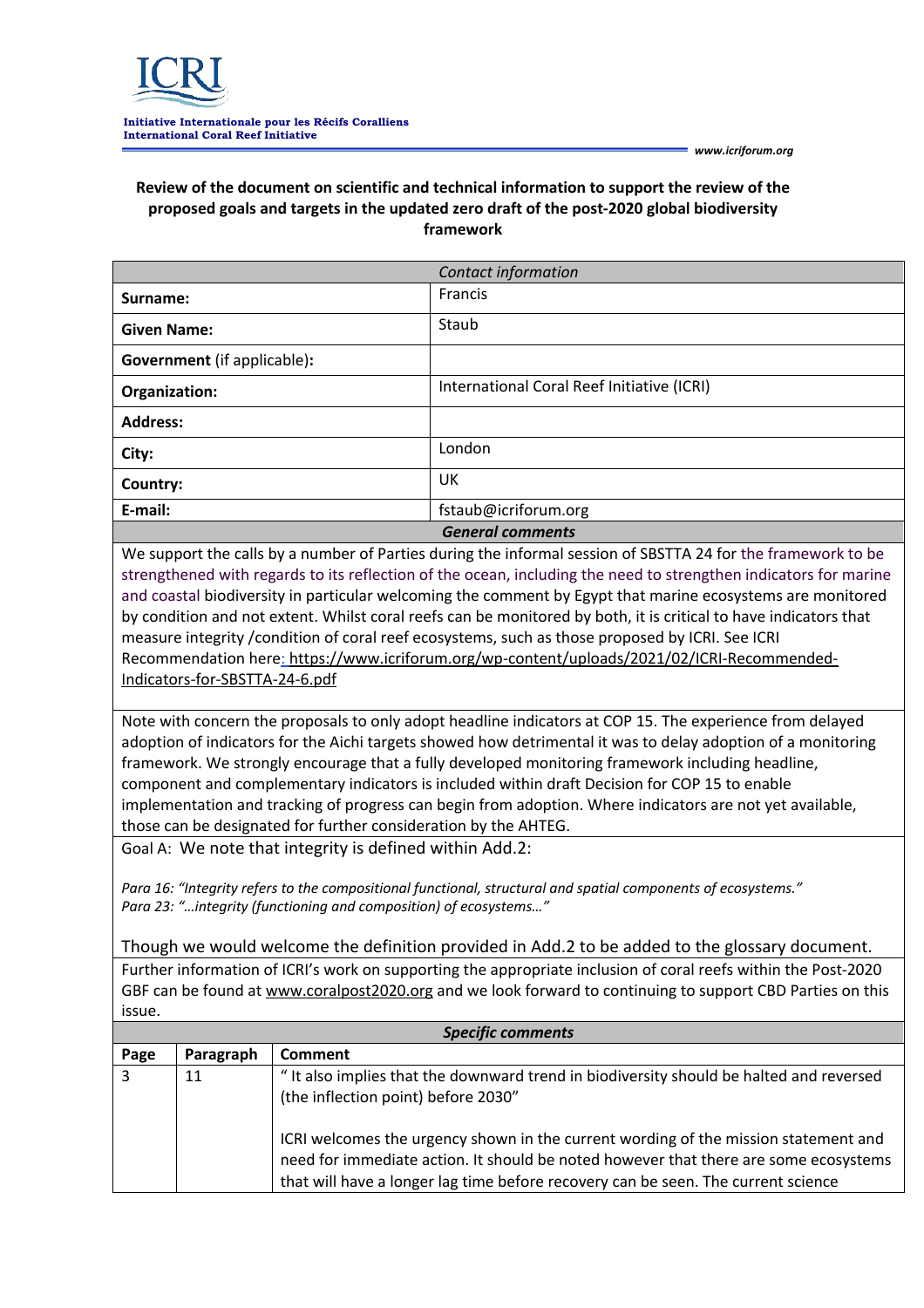

## **Initiative Internationale pour les Récifs Coralliens International Coral Reef Initiative**

|           |       | www.icriforum.ora                                                                                                                                                              |
|-----------|-------|--------------------------------------------------------------------------------------------------------------------------------------------------------------------------------|
|           |       | indicates due to the lag time in response between action and effect, coral reef                                                                                                |
|           |       | ecosystems will continue to degrade beyond 2030, before the inflection point is                                                                                                |
|           |       | reached. It will be important that this does not hamper ambition for other ecosystems,                                                                                         |
|           |       | but somehow acknowledged.                                                                                                                                                      |
| 5         | 18    | We note that significant net increases of the extent of some ecosystems may not be                                                                                             |
|           |       | achievable (e.g. for coral reef ecosystems) and so we fully support an emphasis on                                                                                             |
|           |       | avoiding further loss, while improving integrity and connectivity for overall net gain in                                                                                      |
|           |       | the contribution of ecosystems to biodiversity and people.                                                                                                                     |
| 5         | 19    | The suggestion in the last sentence of §19 proposes use of replacement of same or                                                                                              |
|           |       | similar ecosystems where critical ecosystems are lost. However we urge caution in                                                                                              |
|           |       | applying any such wording as this could result in unintended consequences - especially                                                                                         |
|           |       | in the marine environment.                                                                                                                                                     |
| 5         | 22    |                                                                                                                                                                                |
|           |       | This paragraph currently states that "Proposed target 1, addressing land-/sea-use                                                                                              |
|           |       | change, contribute directly to improving ecosystem extent, while targets"                                                                                                      |
|           |       |                                                                                                                                                                                |
|           |       | We would argue that in the marine environment, addressing land/ sea use change could<br>also lead to improving ecosystem integrity. And so the sentence edited to include "and |
|           |       | integrity" to read "Proposed target 1, addressing land-/sea-use change, contribute                                                                                             |
|           |       | directly to improving ecosystem extent and integrity"                                                                                                                          |
|           |       |                                                                                                                                                                                |
|           |       | It is proposed that the second to last sentence be edited to read "Net gain, or no net                                                                                         |
|           |       | loss approaches, if not qualified, carry high risk of harmful outcomes, especially in the                                                                                      |
|           |       | marine environment"                                                                                                                                                            |
|           |       |                                                                                                                                                                                |
| $11 - 12$ | 51-53 | Target 1: the focus of this document has a terrestrial bias and could usefully draw on the                                                                                     |
|           |       | available experience in application of marine spatial planning. In addition to which it                                                                                        |
|           |       | should be recognized that marine spatial planning is just one tool for addressing                                                                                              |
|           |       | changes in sea use.                                                                                                                                                            |
|           |       |                                                                                                                                                                                |
|           |       | We recommend Parties avoid subjective terms such as "most" and qualifiers such as                                                                                              |
|           |       | "where possible" as much as possible to make targets clearer, recognizing that some                                                                                            |
|           |       | flexibility will be needed.                                                                                                                                                    |
|           |       |                                                                                                                                                                                |
|           |       | Parties may wish to consider how to sufficiently reflect the varying level maturity in the                                                                                     |
|           |       | restoration of different ecosystems and ensure this target is ambitious, but does not                                                                                          |
|           |       | trigger perverse incentives in implementation. As an example, we highlight restoration                                                                                         |
|           |       | of coral reefs - an emerging area of work that has so far been applied at small scales and                                                                                     |
|           |       | with mixed success and high costs (estimated at 400,000USD/ hectare (2010 US\$)                                                                                                |
|           |       | (Baryaktarov et al., 2019)). There are active areas of work to explore the role of                                                                                             |
|           |       | restoration as part of a continuum of activities including addressing and reducing                                                                                             |
|           |       | current threats to coral reefs impacts, remediation, and rehabilitating ecosystem                                                                                              |
|           |       | function, following standards developed by the Society for Ecological Restoration.                                                                                             |
|           |       | Scientific and technical information regarding the appropriate use of coral reef                                                                                               |
|           |       | restoration and related innovations is provided in aUNEP/ ICRI Policy Brief based on                                                                                           |
|           |       | Hain et al., 2020 see https://www.icriforum.org/wp-content/uploads/2021/01/Policy-                                                                                             |
|           |       | brief.pdf                                                                                                                                                                      |
|           |       |                                                                                                                                                                                |
|           |       | Metrics to measure restoration for Coral reef ecosystems has been noted as a gap and                                                                                           |
|           |       | ICRI remains ready to work with Parties on developing appropriate metrics.                                                                                                     |